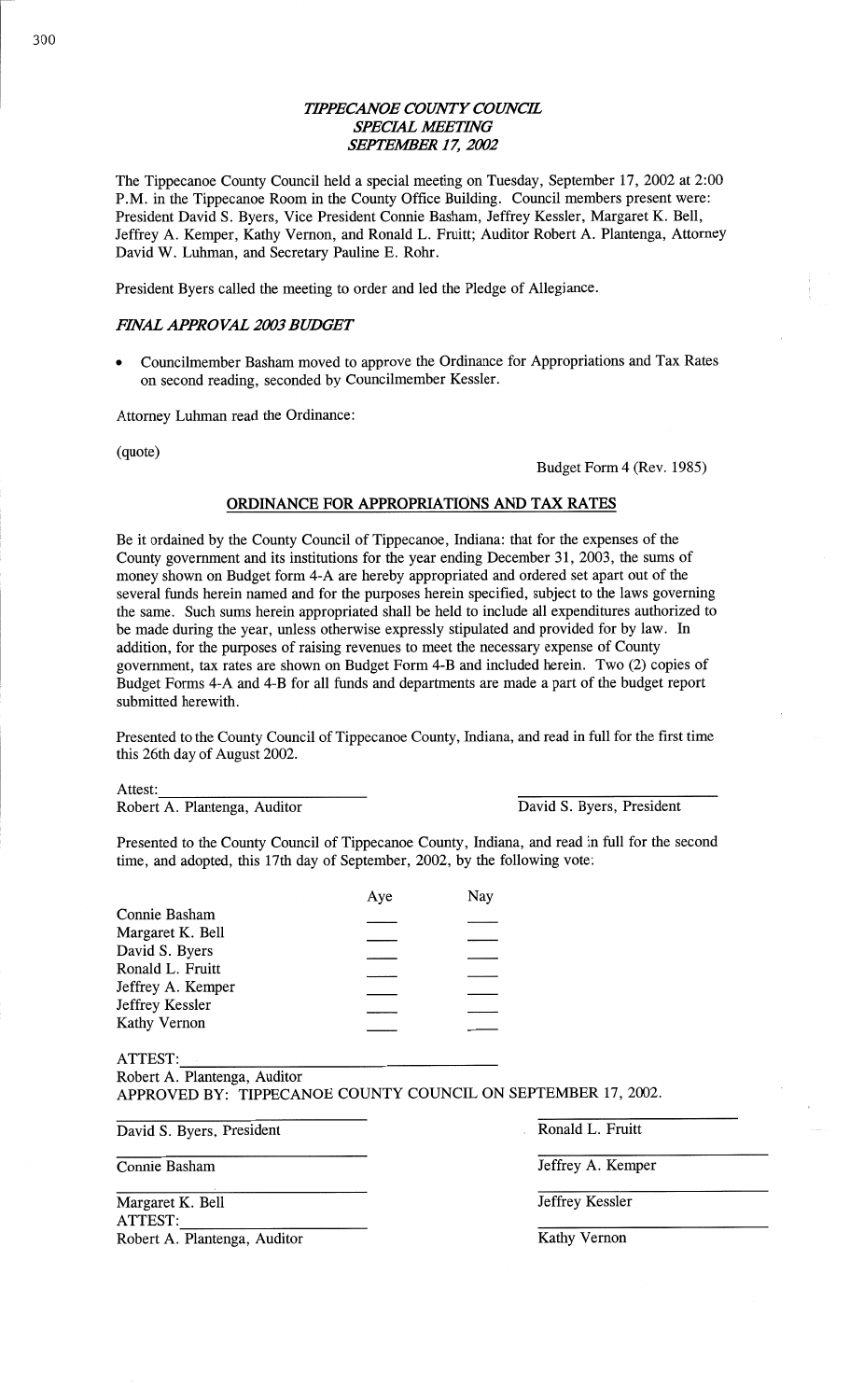### **PUBLISHED BUDGET FIGURES** FOR **2003 ARE:**

2002 Net **Assessed** Valuation \$4,580,901,120

| Fund | Fund Name                       | Budget<br>Estimate | Maximum<br><b>Estimated Funds</b><br>to be Raised | Excessive<br>Levy Appeals | Current<br>Tax Levies |
|------|---------------------------------|--------------------|---------------------------------------------------|---------------------------|-----------------------|
| 01   | County General                  | \$31,419,616       | \$19,257,475                                      | \$0                       | \$12,766,362          |
| 02   | County Highway                  | \$4,062,237        | \$0                                               | \$0                       | \$0                   |
| 26   | Local Road & Street             | \$1,274,100        | \$0                                               | \$0                       | \$0                   |
| 25   | Cumulative Bridge               | \$3,691,132        | \$3,207,384                                       | \$0                       | \$2,915,804           |
| 77   | Jail Lease/Rental               | \$550,000          | \$750,000                                         | \$0                       | \$345,037             |
| 16   | Cumulative Capital Dev          | \$1,971,284        | \$1,507,471                                       | \$0                       | \$1,370,428           |
| 15   | <b>EDIT</b>                     | \$7,823,027        | \$0                                               | \$0                       | \$0                   |
| 58   | E-911                           | \$1,559,179        | \$0                                               | \$0                       | \$0                   |
| 04   | Reassessment                    | \$906,608          | \$0                                               | \$0                       | \$0                   |
| 05   | Reassessment 2006               | \$0                | \$308,849                                         | \$0                       | \$296,440             |
| 06   | Welfare/DFC                     | \$5,992,000        | \$3,958,284                                       | \$0                       | \$1,137,164           |
|      | Welfare/HCI                     | \$0                | \$310,047                                         | \$0                       | \$281,861             |
|      | Welfare/MAW                     | \$0                | \$384,887                                         | \$0                       | \$349,897             |
|      | Welfare/CSHCN                   | \$0                | \$101,567                                         | \$0                       | \$92,334              |
|      | TOTAL                           | \$59,249,183       | \$29,785,964                                      | \$0                       | \$19,555,327          |
|      | The 2003 estimated maximum levy |                    |                                                   |                           |                       |
|      | limitation of the unit is:      |                    | \$29,785,964                                      |                           |                       |

#### (unquote)

**Auditor** Plantenga noted he distributed a copy of a **memo dated** August 26, 2002 from the **Department** of Local Government Finance informing the County of a revised 2003 County Option Income Tax distribution. **This** was because of **a mistake** in the formula used to calculate the portion of the County Option Income Tax used for Homestead Credit **purposes.** On a form dated August 22, 2002, the certified **amount** was reduced from \$4,753,248 to \$4,228,022, a difference of approximately \$500,000. He further noted that this notice was mailed on September 9, 2002 and received on September 11, 2002. (Our 2003 Budget Hearings were held on **August 26-27,** 2002.) The current 2003 General Fund **Budget** is \$27,735,736 **making** it necessary to cut an additional \$494,400.

To get to **a** budget **that** the State will **approve,** Auditor Plantenga **said** the Council's choices are to find more revenue, cut expenditures, or **move funding.** He **proposed** the following:

| Move MITS Software & Hardware Maintenance to Cum Cap | \$166,234 |
|------------------------------------------------------|-----------|
| Move MITS Operators to Cum Cap (2)                   | 76,348    |
| Move MITS Systems Administrator to Cum Cap (1)       | 71,456    |
| Increase Recorder's Revenue                          | 60,000    |
| Increase Cum Bridge Interest Revenue                 | 125,000   |
| Total                                                | \$499,038 |

He noted the previous revenue estimates for the Recorder and Cum Bridge were conservative. Moving **MITS** Software & Hardware **Maintenance** and the Operators and Systems Administrator to Cum Cap **seems** to be allowable by law.

The current Cum Cap balance is approximately \$3 **million.** 

| 1.6 million   | 828,000 expenditures |
|---------------|----------------------|
| 1.6 million   | 800,000 expenditures |
| 1.650 million |                      |
|               |                      |

**Councilmember** Fruitt asked if the County has **exhausted** all the State's allowable opportunities to raise revenue such as fimds for bridges. Auditor Plantenga said the **Commissioners** have the ability to implement **a** Major Bridge **Fund** outside the levy limit for **maintenance** and major bridge projects such as the Harrison Street Bridge and the Branigin Bridge (US 231). **This** could impact the General Fund because taxes could be raised, **a** levy created, and Cum Bridge decreased by that same **amount** assuming costs could be **covered.** 

Councilmember Fruitt asked the estimated uncommitted amount in the General Fund to **begin**  2003. Auditor Plantenga **said that** is **unknown** because he **won't** know how **much** 2002 **funds**  will be left until January of 2003.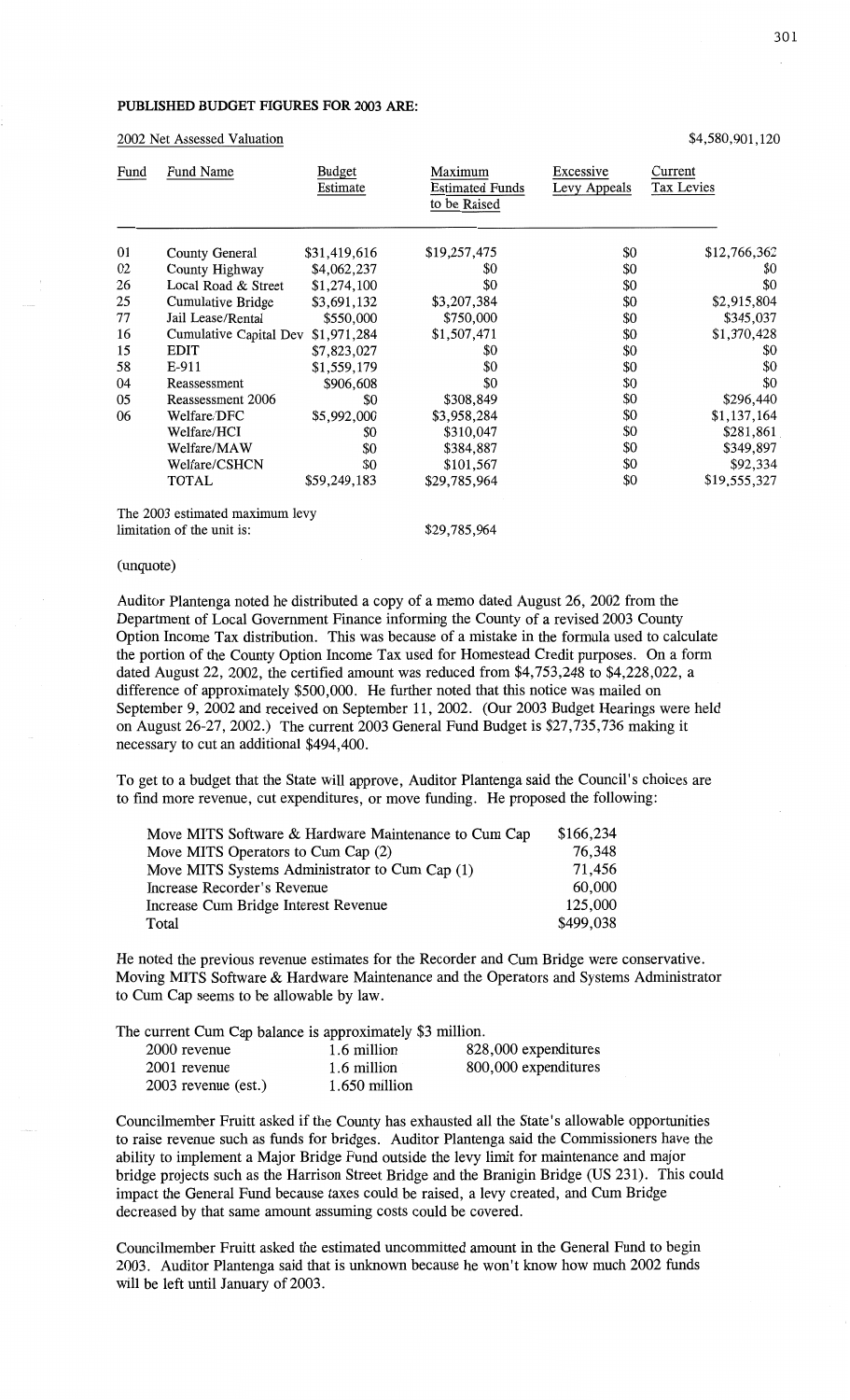President Byers asked if employees could be paid flat salaries rather **than** by an hourly rate to save on Overtime costs. Councilmember Fruitt said employees **must** be in a supervisory **position**  to be exempt from Overtime pay. Attorney Luhman agreed.

Councilmember Kessler asked if TANS (Tax Anticipated Notes) would be an option if we have a low uncommitted **amount** for 2003. Attorney **Luhman** pointed out **that** when you borrow short term you will pay more **that** budget year or the next one because of the **issuance** cost and **a**  higher interest rate. Since you would be borrowing for payroll **costs,** the **expenses** you are paying are not one time **occurrences.** 

President Byers asked Court Services Director Cindy **Houseman,** who was in the audience, if she inquired about **paying some** costs in the **Probation** Department **that** relate to **Court** Services. She responded that Bill Carey at the **Indiana** Judicial Center said they cannot subsidize Probation Officers' salaries.

Councilmember Vernon **pointed** out that rejecting the reclassifications of six (6) **MITS**  employees for 2003 would eliminate \$17,000 in **salaries.** She recognized **that** WIS recommended the reclassifications and the County Job Classification Committee concurred but without **funding** in **place.** Councilmember Basham disagreed with rejecting the reclassifications because she said the Council can't compromise the system in place and **thinks** the reclassifications **should stand.** Councilmember **Vernon** countered **that** there won't be money in the budget to **approve** reclassification **requests** in 2003.

President Byers asked the Council if they wanted to revisit the budget and make additional cuts totaling \$500,000 or take the Auditor's proposal. Councilmember Kemper thought the Auditor's proposal was the best **approach** with the Council's **limited** options. Councilmember Kessler **agreed.** Councilmember Fruitt **also** agreed but thought a resolution stating the Council's displeasure with the lateness of the COIT notice should be sent to the State. **Commissioner** Knochel **vented** his anger and called it ridiculous on the **State's part** to notify us of the reduction of our COIT distribution after our Budget Hearings were completed. He asked when the 2003 Budget had to be submitted to the State and was told by Friday, August 20. With few options available, he **said** he had no objection to funding the **MITS** positions and Hardware and Software Maintenance proposed by the Auditor from Cum Cap Funds. Attorney **Luhman**  said the Commissioners **could** amend the Cum Cap Plan to include those line items before the end of the year.

Councilmember Kessler asked Commissioner Knochel if **they** would **also** draft **a** letter to **State.**  Attorney Luhman suggested sending **a joint** letter signed by the President of the **Council,**  President of the **Commissioners,** and the **Auditor.** 

**Commissioner Benson** strongly objected to moving **salaries** to Cum Cap because she fears we'll **lose this** Fund if we pay recurring costs **such** as salaries. In her opinion, this Fund should be held in reserve to pay for purchases such as property. Before the Budget is approved, she suggesting discussing other **options** such as moving **Park** Repair & Maintenance **expenses** to EDIT, cutting all **funding** to Agencies, and canceling our contract with the **Humane Society** for **Animal** Control.

Commissioner Shedd said she doesn't object to using Cum Cap Funds one (1) year to get where we need to be but doesn't want this to become a habit. She see no other way to do this without revisiting the entire budget.

Councilmember Kessler stated the Council needs to move forward and the **Auditor's** proposal is the best they have at this time although no one likes using Cum Cap Funds for personne<sup>l</sup> expenses. Councilmember Vernon agreed this a good workable solution and commented that the Council needs to know what services government has to **provide.** Saying the Council is being **forced** to do things they don't want to do, **Councilmember** Kemper endorsed the Auditor's **proposal** as the best **solution.** 

**0** Councilmember Kessler moved to approve the 2003 Budget with the two additional revenues, the **position** cuts **from** the General Fund and the **addition** of **those positions** to the Cum Cap **Fund,** seconded by **Councilmember Basham.** 

**Before** taking a vote, Auditor Plantenga interjected **that** the **Commissioners** have **eliminated** the new Parking Garage **Attendant position funded** by Fund 180. Attorney **Luhman explained** that the **Commissioners** requested **this** new **position** for 2003 in anticipation of a change in management of the Parking Garage. Since the DEC will **continue** the management, there is no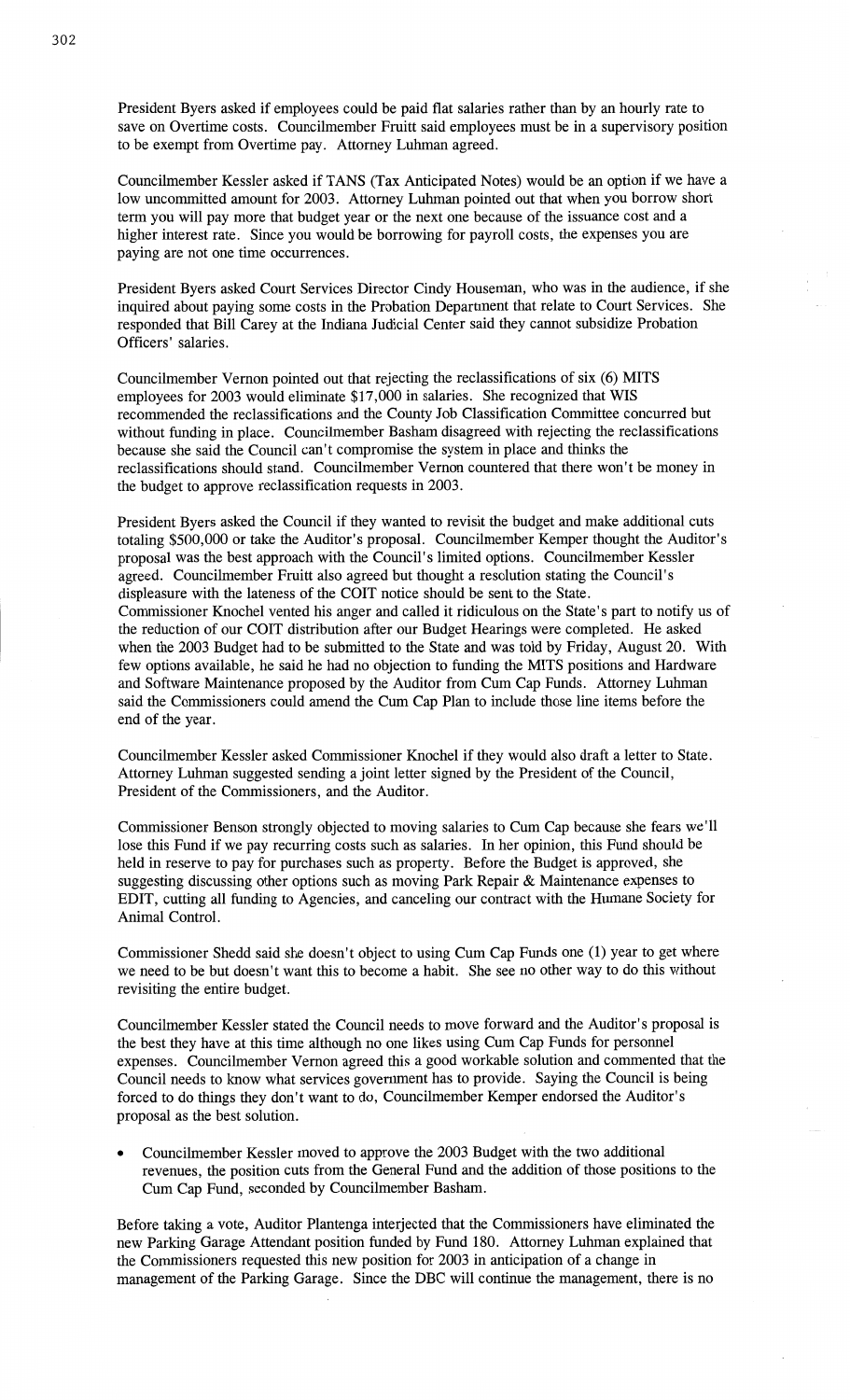**reason** for **this position.** Since **this position** was eliminated, **funding** was **added** to Contractual for a change in funding of **minus** \$17.00.

Auditor Plantenga also reported an inquiry by County **Assessor** Bob McKee regarding the requested 10% increase in the Trustees' salaries. **Auditor Plantenga** said he took those raises out of the Budget **when** raises for all others, elected officials and employees, were **cut.** As one of the Council Representatives for the **Assessors,** Councilmember Fruitt instructed the Auditor to leave it that way.

**Councilmembers** Kessler and **Basham** agreed to **amend their motion** to the following:

Councilmember Kessler moved to approve the 2003 Budget with the two additional revenues, the **MITS** position cuts from the General **Fund,** the addition of those **positions** to the Cum Cap Fund, and **elimination** of the Parking Garage Attendant in **Fund** 180, seconded by Councilmember **Basham.** 

Auditor Plantenga recorded the vote:

Connie **Basham** Yes Margaret Bell Yes David Byers Yes Ronald Fruitt Yes Jeffrey Kemper Yes Jeffrey Kessler Yes Kathy Vernon Yes

The motion to approve the 2003 Budget **passed** 7 — O.

**o** Councilmember Fruitt moved to approve the **corresponding Salary Ordinances** for 2003 with the approved **amounts,** seconded by Councilmember **Bell;** motion carried.

### *RESOL UTION2002-31-C'L: Confizming Funding* of *Community Mental Health* Centers

**This** Resolution establishes a tax rate outside the levy **limit** and requires annual approval by the Council. Attorney **Luhman** read the Resolution:

(quote)

## **RESOLUTION 2002-31-CL RESOLUTION CONFIRMING FUNDING** OF **COMMUNITY MENTAL HEALTH CENTERS**

**WHEREAS, Indiana Code 12-29-2-2** requires counties to fund the **operation** of community mental health centers in an **amount** not less than the **amount that** would be raised by an annual tax rate of 1.33 cents (\$0.0133) on each one hundred dollars (\$100.00) of taxable property **within** the **county;** and

**WHEREAS,** the **Tippecanoe** County Council did on **September** 17, 2002 **duly** adopt the <sup>2003</sup>budget for Tippecanoe County, which budget provided for funding for **community mental**  health centers in an amount equivalent to an annual tax rate of 2 cents (\$0.02) on each one hundred dollars (\$100.00) of taxable property within the county; and

**WHEREAS,** the Tippecanoe County Council desires to confirm the amount of such **funding** and such tax rate.

**NOW, THEREFORE,** BE IT **RESOLVED** that the fimding for the **operation** of community mental **health** centers in the County of **Tippecanoe,** State of **Indiana** for the year <sup>2003</sup> **shall** be and the same is hereby confirmed in an amount equivalent to the amount **that** would be raised by an **annual** tax rate of two cents (\$.02) on each one hundred **dollars** (\$100.00) of taxable property within Tippecanoe County.

**ADOPTED** by the Tippecanoe County **Council, this** 17th day of September, 2002.

### **TIPPECANOE COUNTY COUNCIL**

David S. Byers, President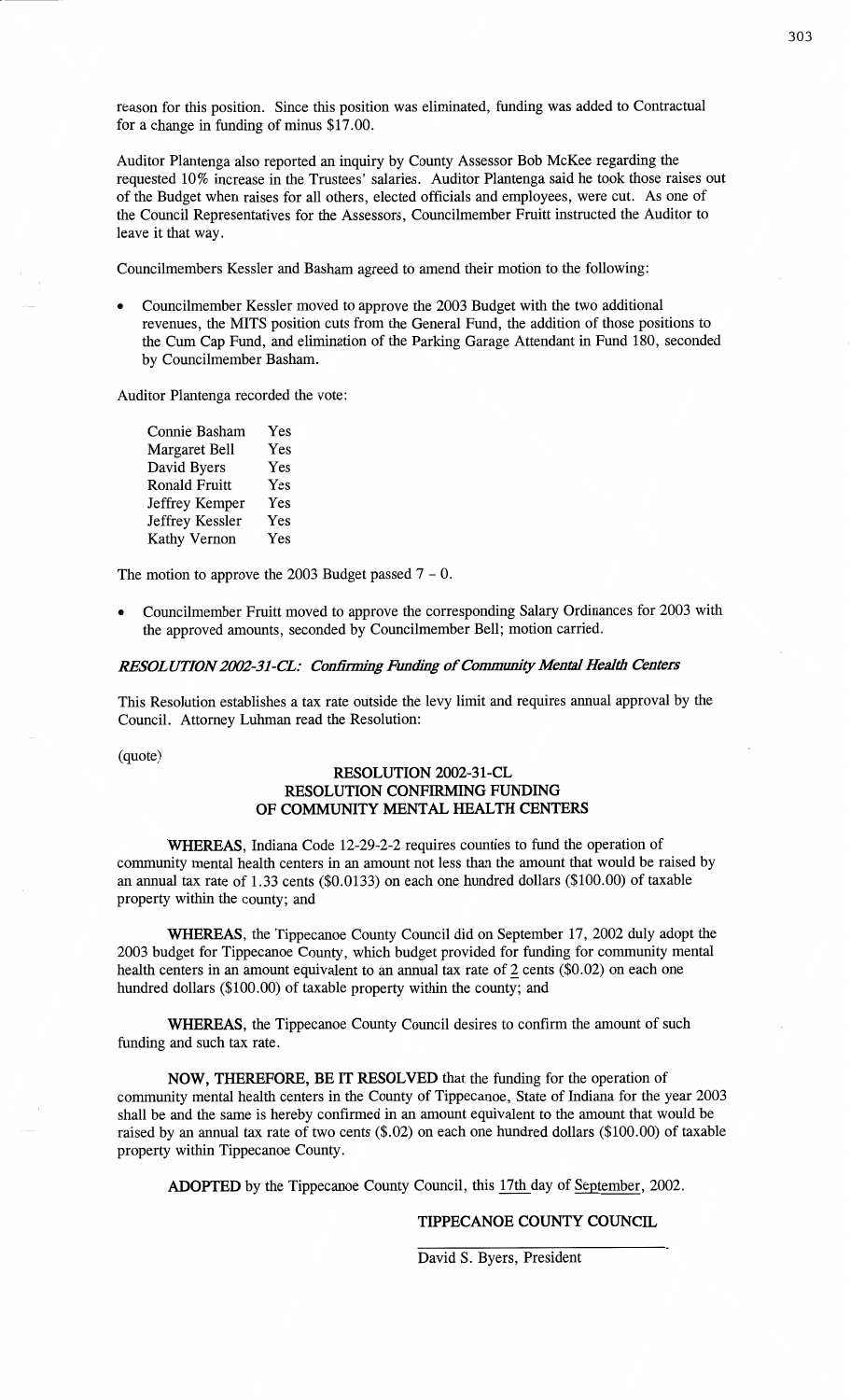Connie Basham, **Vice** President

Jeffrey Kessler

Margaret K. Bell

Jeffrey A. Kemper

Kathy Vernon

Ronald L. Fruitt

ATTEST:

Robert Plantenga, Auditor

(unquote)

**o** Councilmember Kemper moved to approve Resolution 2002—31—CL, seconded by Councilmember Vernon; motion carried.

*RESOLUTION 2002-32-CL:* Confirms and *Ratifies the 2003 County Surveyor' Salary* 

Attorney Luhman read the Resolution:

# (quote) **RESOLUTION 2002-32-CL**

## CONFIRMING AND **RATIFYING** 2003 **SALARY**  OF **COUNTY SURVEYOR**

**WHEREAS,** the Tippecanoe County Council, on September 17,2002 adopted an Ordinance setting forth the appropriations and tax rates for 2003; and '

**WHEREAS,** pursuant to said Ordinance the Tippecanoe County Council established the salary of the Tippecanoe County Surveyor for 2003 in the amount of \$70,000.00; and

**WHEREAS, Indiana** Code 36-2-12-15 requires the Tippecanoe County Council to fix the compensation for **a** County Surveyor who is registered under IC 25-215 or IC **25-31** at one and one—half (1 1/2) times that **fixed** for **a** surveyor who is not registered under IC 25-215 or IC 25-31; and

WHEREAS, the person currently elected to and serving as **Tippecanoe** County Surveyor is licensed under IC 25-21.5 or IC 25-31 and the salary established for the office of Tippecanoe County Surveyor by the Tippecanoe County Council has been established in consideration of the fact that the person serving as **County** Surveyor has been so licensed under IC 25-215 or IC 25—31; and

**WHEREAS,** the Tippecanoe County Council desires to ratify and confirm that the <sup>2003</sup> salary for the Tippecanoe County Surveyor as set forth in the 2003 budget adopted September 17, 2002 is that for a surveyor who is registered under IC 25-215 or IC 25—31; and

**NOW, THEREFORE** BE IT **RESOLVED** that the 2003 salary for the Tippecanoe County Surveyor, as enacted by the Tippecanoe County Council on September 17, 2002 in the amount of \$70,000.00 be and the same is hereby ratified and **confirmed;** 

BE IT **FURTHER RESOLVED** that the 2003 salary for the Tippecanoe County Surveyor in the amount of \$70,000.00, shall be the compensation for a surveyor who is registered under IC 25-21.5 or IC 25-31 and the 2003 salary for the county surveyor, if not registered under IC 25-215 or IC 25-31, be and the **same** is hereby **fixed** at \$46,667.00.

Adopted this  $17<sup>th</sup>$  day of September, 2002.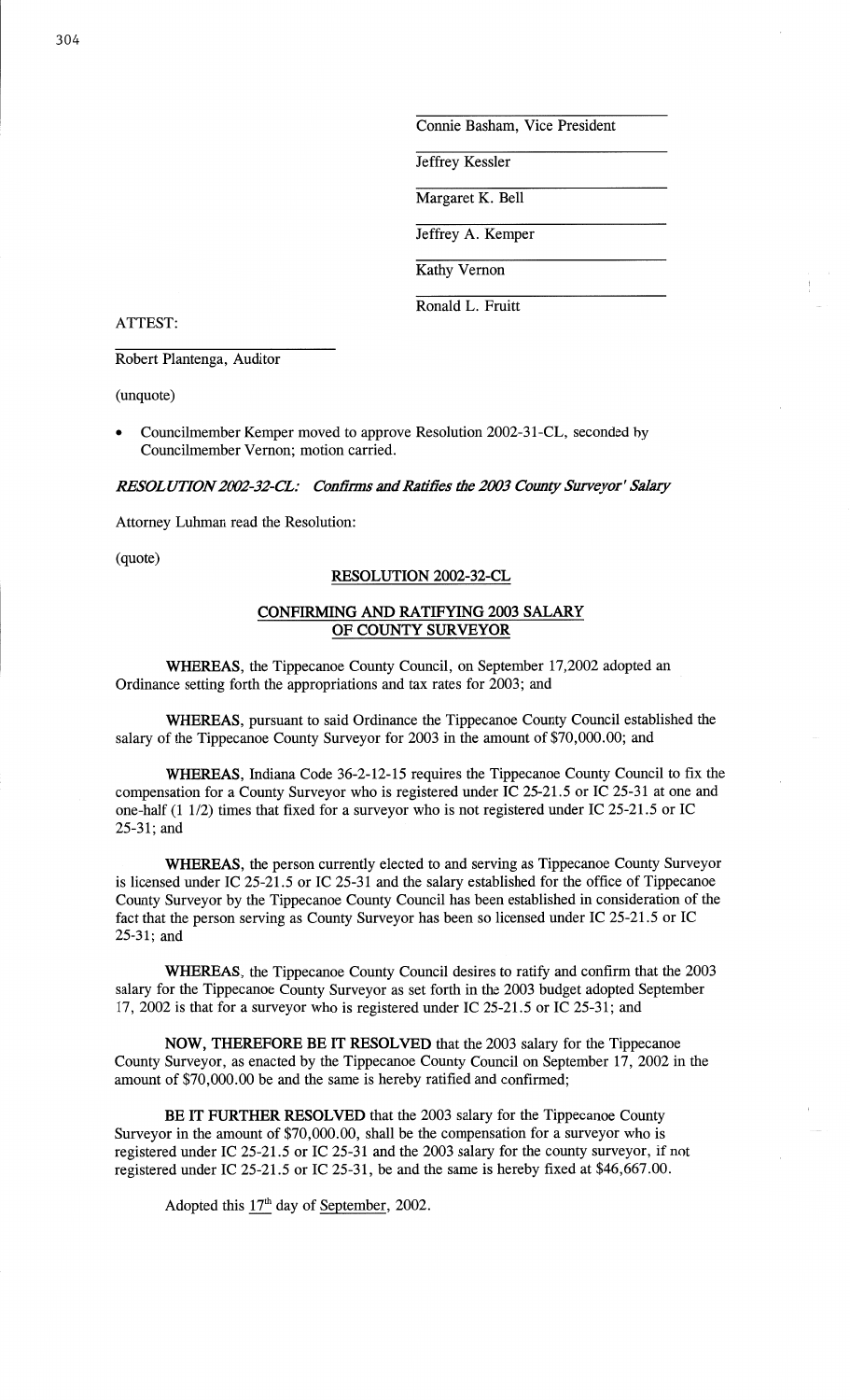Presented to the County Council of Tippecanoe County, Indiana, and adopted this  $17<sup>th</sup>$ day of September, 2002, by the following vote:

|                   | VOTE | TIPPECANOE COUNTY COUNCIL     |
|-------------------|------|-------------------------------|
| David S. Byers    |      | David S. Byers, President     |
| Connie Basham     |      | Connie Basham, Vice President |
| Jeffrey Kessler   |      | Jeffrey Kessler               |
| Margaret K. Bell  |      | Margaret K. Bell              |
| Jeffrey A. Kemper |      | Jeffrey A. Kemper             |
| Kathy Vernon      |      | Kathy Vernon                  |
| Ronald L. Fruitt  |      | Ronald L. Fruitt              |
| ATTEST:           |      |                               |

Robert **Plantenga,** Auditor

(unquote)

### *RES'OL UT10N2002-33-CL: Confimzs* and *Rafifies* the *2003 Coroner's Salazy*

Attorney Luhman read portions of the Resolution.

(quote)

### **RESOLUTION 2002-33—CL**

## **CONFIRMING** AND **RATIFYING** 2003 **SALARY**  OF COUNTY **CORONER**

**WHEREAS,** the Tippecanoe County Council, on September 17, 2002 adopted an Ordinance setting forth the appropriations and tax rates for 2003; and

**WHEREAS,** pursuant to **said** Ordinance the **Tippecanoe** County Council established the salary of the **Tippecanoe** County **Coroner** for 2003 in the **amount** of \$35,466.00; and

**WHEREAS,** Indiana Code 36-2—14—15 requires the **Tippecanoe** County **Council** to fix the compensation for a coroner who is licensed to practice as a physician in Indiana at one and one half (1 1/2) times that of a coroner who is not licensed to practice as a physician in Indiana; and

**WHEREAS,** those persons elected to and serving as Tippecanoe County Coroner for at least the last 35 years have all been licensed to practice as **physicians** in Indiana and the salaries established for the office of Tippecanoe County Coroner by the Tippecanoe **County Council** have always, during said period of time, been established with knowledge of the professional qualifications of the person then serving as coroner; and

WHEREAS, it is the desire of the Tippecanoe County Council to ratify and **confirm** that the 2003 salary for the **Tippecanoe** County Coroner as incorporated in the 2003 County Budget approved September 17 **,** 2002 is **that** for **a** coroner who is licensed to practice as a physician in **Indiana;** and

**NOW, THEREFORE** BE IT **RESOLVED** that the 2003 salary for the **Tippecanoe**  County Coroner, as enacted by the Tippecanoe County Council on September 17 , 2002 in the amount of \$35,466.00 be and the **same** is hereby ratified and **confirmed;** 

BE IT FURTHER **RESOLVED that** the 2003 salary for the **Tippecanoe** County **Coroner**  in the **amount** of \$35,466.00, shall be the **compensation** for **a** coroner licensed to practice as **a**  physician in **Indiana** and the 2003 salary for a coroner, who is not licensed to practice as a physician in **Indiana** be and the same is hereby fixed at \$23,644.00.